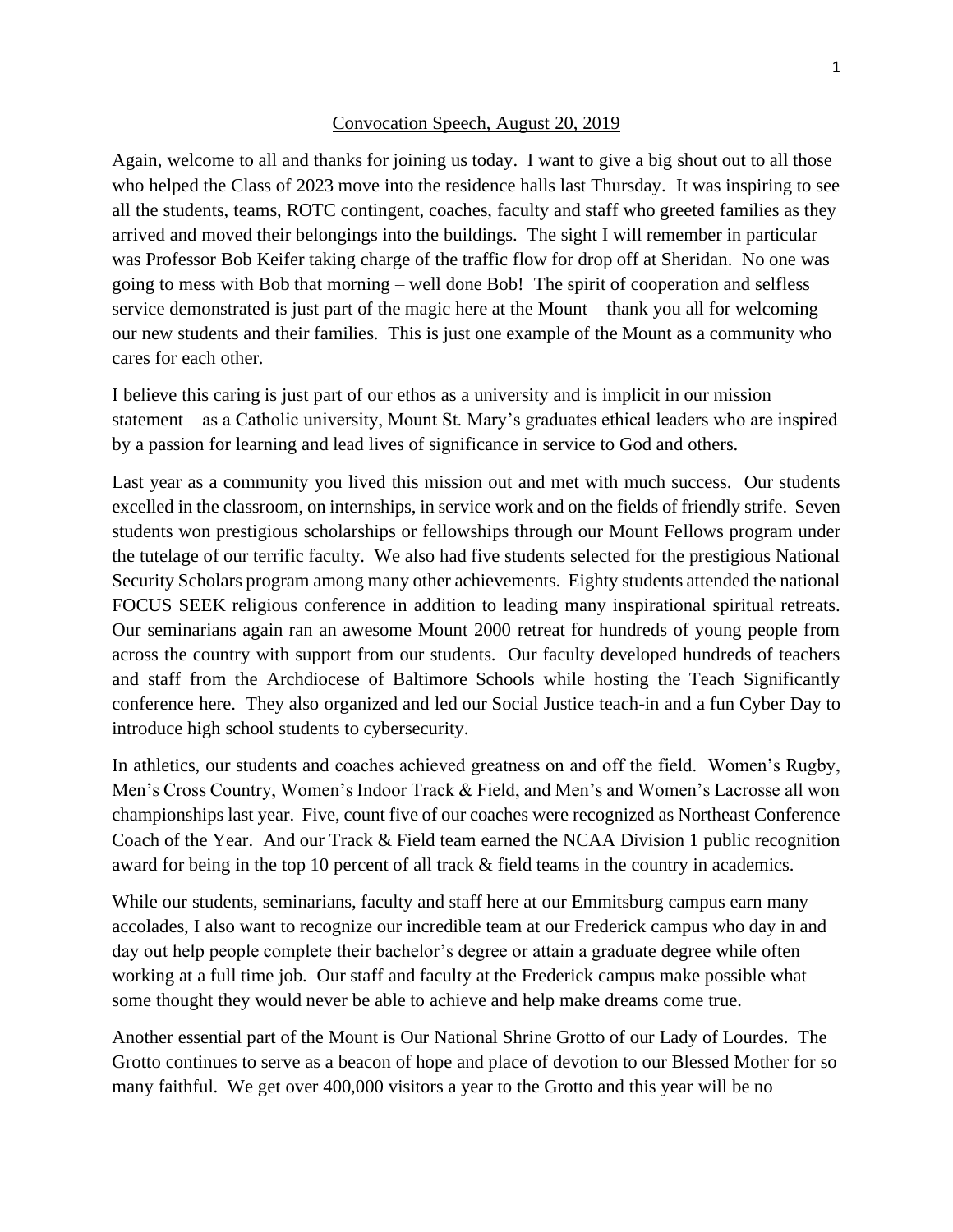different. I hope this year you all spend some time in quiet reflection and prayer as you walk the grounds that two saints and a martyr also walked.

As a university, we are doing well. Our strategic plan is working as we focus on our relentless pursuit of student success. We are growing our enrollments because we continue to innovate our program offerings in academics, athletics and student life programs. And because of this growth and the success others see our university attaining, people are investing in the Mount. Last year we raised close to \$12 million dollars, a record year, from alumni and other donors who believe in what we are doing for our students and seminarians.

And so we are investing in improving our facilities and our systems. We just renovated Rooney Tower apartments in the second year of our residence halls improvement project. We built a new Campus Activities Center that will feature many exciting large scale student and other events this year. We started renovating Knott Academic Center and I urge you to see the changes and additional space now on the  $2<sup>nd</sup>$  and  $3<sup>rd</sup>$  floors. Work to renovate and expand that building will continue over the next three years. And we are poised to break ground next year on a new athletic performance center and do some needed renovation and expansion of space for student-athlete health and wellness here in the ARCC. So the university is growing as we continue to innovate for the future to provide the best learning, living and developmental environment we can to ensure the success of our students.

As we look forward to this coming year, let's take care of each other. I am committed to the Mount having an environment in which everyone is treated with dignity and respect, and all believe they are valued members of our community. All God's children deserve this. Treating others with dignity and respect includes your personal relationships. Sexual assault is a problem on college campuses nationwide and we all must be part of the solution. No means no, and someone who is incapacitated by alcohol or drugs cannot provide consent! In the Army, we commit to never leaving a fallen comrade. Likewise, I ask you not to be bystanders when you think something is wrong. Listen to your 'spidy' senses and look for ways to intervene before a situation goes bad. Thank you for your support and vigilance in caring for each and every member of our community.

As a community, I know we are also committed to all of our students, faculty and staff feeling welcomed and included here. This happens when model and live out Catholic virtues in which love, respect, honesty and compassion are paramount. We made excellent strides last year in the implementation of our Mount Diversity, Equity and Inclusion Action Plan and I see continued growth for our community this year. I am confident that all of us together can continue to have the loving and respectful environment that serves as a beacon of hope for other communities to emulate. Hospitality to all, or as Dr. Paula Whetsel-Ribeau and Leon Dixon coined the phrase this weekend with the Class of 2023, Mount-spitality!

As we embark on this year, I know you are excited as am I. Students, embrace this exciting opportunity you have to become the best version of yourself by taking ownership of your